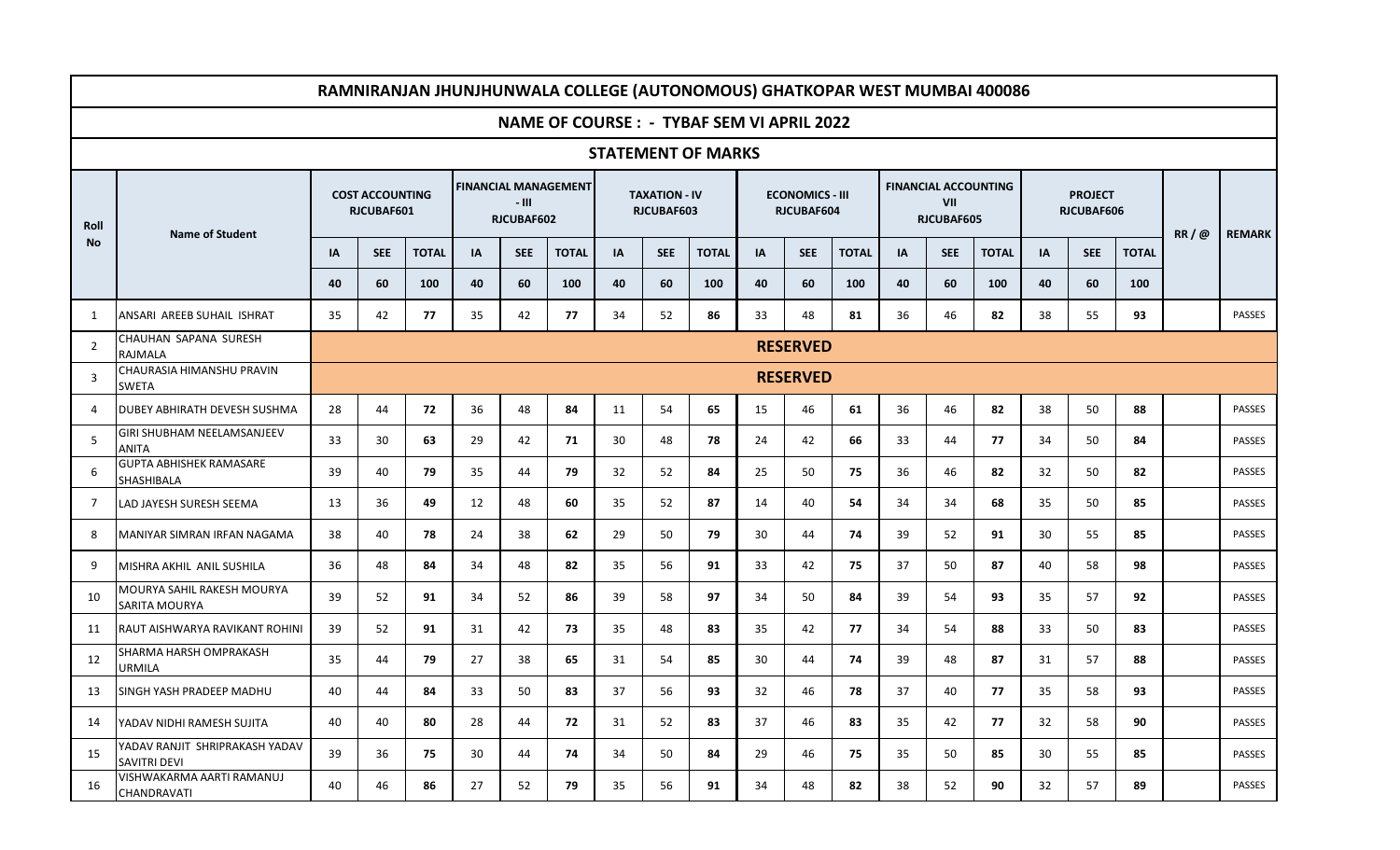|           |                                             |                                      |            | RAMNIRANJAN JHUNJHUNWALA COLLEGE (AUTONOMOUS) GHATKOPAR WEST MUMBAI 400086 |                                                    |            |                                                   |    |                                    |              |    |                                      |              |    |                                                  |              |    |                              |              |      |               |
|-----------|---------------------------------------------|--------------------------------------|------------|----------------------------------------------------------------------------|----------------------------------------------------|------------|---------------------------------------------------|----|------------------------------------|--------------|----|--------------------------------------|--------------|----|--------------------------------------------------|--------------|----|------------------------------|--------------|------|---------------|
|           |                                             |                                      |            |                                                                            |                                                    |            | <b>NAME OF COURSE : - TYBAF SEM VI APRIL 2022</b> |    |                                    |              |    |                                      |              |    |                                                  |              |    |                              |              |      |               |
|           | <b>STATEMENT OF MARKS</b>                   |                                      |            |                                                                            |                                                    |            |                                                   |    |                                    |              |    |                                      |              |    |                                                  |              |    |                              |              |      |               |
| Roll      | <b>Name of Student</b>                      | <b>COST ACCOUNTING</b><br>RJCUBAF601 |            |                                                                            | <b>FINANCIAL MANAGEMENT</b><br>- III<br>RJCUBAF602 |            |                                                   |    | <b>TAXATION - IV</b><br>RJCUBAF603 |              |    | <b>ECONOMICS - III</b><br>RJCUBAF604 |              |    | <b>FINANCIAL ACCOUNTING</b><br>VII<br>RJCUBAF605 |              |    | <b>PROJECT</b><br>RJCUBAF606 |              |      | <b>REMARK</b> |
| <b>No</b> |                                             | IA                                   | <b>SEE</b> | <b>TOTAL</b>                                                               | <b>IA</b>                                          | <b>SEE</b> | <b>TOTAL</b>                                      | IA | <b>SEE</b>                         | <b>TOTAL</b> | IA | <b>SEE</b>                           | <b>TOTAL</b> | IA | <b>SEE</b>                                       | <b>TOTAL</b> | IA | <b>SEE</b>                   | <b>TOTAL</b> | RR/@ |               |
|           |                                             | 40                                   | 60         | 100                                                                        | 40                                                 | 60         | 100                                               | 40 | 60                                 | 100          | 40 | 60                                   | 100          | 40 | 60                                               | 100          | 40 | 60                           | 100          |      |               |
| 17        | MISHRA JANHVI INDRAMANI<br>SHOBHAVATI       | 37                                   | 48         | 85                                                                         | 31                                                 | 46         | 77                                                | 35 | 56                                 | 91           | 34 | 44                                   | 78           | 34 | 52                                               | 86           | 36 | 57                           | 93           |      | PASSES        |
| 18        | YADAV NEHA SIDDHNATH SARITA                 | 39                                   | 46         | 85                                                                         | 31                                                 | 52         | 83                                                | 36 | 56                                 | 92           | 31 | 48                                   | 79           | 38 | 52                                               | 90           | 31 | 57                           | 88           |      | PASSES        |
| 19        | <b>LAD SHRUTI BHARAT BHAKTI</b>             | 32                                   | 30         | 62                                                                         | 30                                                 | 36         | 66                                                | 33 | 42                                 | 75           | 28 | 46                                   | 74           | 35 | 32                                               | 67           | 32 | 56                           | 88           |      | PASSES        |
| 20        | <b>MAITY SUPRIYA KHUDIRAM SHIKHA</b>        | <b>RESERVED</b>                      |            |                                                                            |                                                    |            |                                                   |    |                                    |              |    |                                      |              |    |                                                  |              |    |                              |              |      |               |
| 21        | MALLICK SHAHEEN FAIZAN ASMA                 | 34                                   | 50         | 84                                                                         | 26                                                 | 44         | 70                                                | 30 | 54                                 | 84           | 32 | 44                                   | 76           | 35 | 50                                               | 85           | 36 | 52                           | 88           |      | PASSES        |
| 22        | SHUKLA SHIVAM RAJEETRAM URMILA              | 37                                   | 44         | 81                                                                         | 30                                                 | 46         | 76                                                | 11 | 46                                 | 57           | 29 | 44                                   | 73           | 39 | 34                                               | 73           | 30 | 55                           | 85           |      | PASSES        |
| 23        | SINGH YASHI SUSHIL TARA                     |                                      |            |                                                                            |                                                    |            |                                                   |    |                                    |              |    | <b>RESERVED</b>                      |              |    |                                                  |              |    |                              |              |      |               |
| 24        | PASI LAVKUSH RAMBHARAT PUSHPA               | 38                                   | 40         | 78                                                                         | 29                                                 | 48         | 77                                                | 35 | 48                                 | 83           | 31 | 42                                   | 73           | 34 | 36                                               | 70           | 37 | 55                           | 92           |      | <b>PASSES</b> |
| 25        | BHARDWAJ PRIYANKA SURESH USHA               |                                      |            |                                                                            |                                                    |            |                                                   |    |                                    |              |    | <b>RESERVED</b>                      |              |    |                                                  |              |    |                              |              |      |               |
| 26        | CHAURASIYA KUNAL AJAY SUREKHA               |                                      |            |                                                                            |                                                    |            |                                                   |    |                                    |              |    | <b>RESERVED</b>                      |              |    |                                                  |              |    |                              |              |      |               |
| 27        | <b>GUPTA SAPNA DASHRATHLAL ANITA</b>        | 36                                   | 38         | 74                                                                         | 34                                                 | 46         | 80                                                | 37 | 56                                 | 93           | 29 | 46                                   | 75           | 37 | 56                                               | 93           | 36 | 54                           | 90           |      | <b>PASSES</b> |
| 28        | PRASAD PRIYANKA RADHESHYAM<br>LILAVATI      |                                      |            |                                                                            |                                                    |            |                                                   |    |                                    |              |    | <b>RESERVED</b>                      |              |    |                                                  |              |    |                              |              |      |               |
| 29        | OJHA DEEPU SHIVPRAKASH<br><b>BINDRAVATI</b> | 40                                   | 44         | 84                                                                         | 34                                                 | 48         | 82                                                | 36 | 56                                 | 92           | 33 | 46                                   | 79           | 38 | 42                                               | 80           | 36 | 55                           | 91           |      | PASSES        |
| 30        | <b>GUPTA RINKU PRADEEP SARITA</b>           |                                      |            |                                                                            |                                                    |            |                                                   |    |                                    |              |    | <b>RESERVED</b>                      |              |    |                                                  |              |    |                              |              |      |               |
| 31        | VISHWAKARMA AASHNA ALGU<br><b>CHAMPA</b>    |                                      |            |                                                                            |                                                    |            |                                                   |    |                                    |              |    | <b>RESERVED</b>                      |              |    |                                                  |              |    |                              |              |      |               |
| 32        | SHUKLA NEHA MUKESH KUMAR<br><b>PUSHPA</b>   |                                      |            |                                                                            |                                                    |            |                                                   |    |                                    |              |    | <b>RESERVED</b>                      |              |    |                                                  |              |    |                              |              |      |               |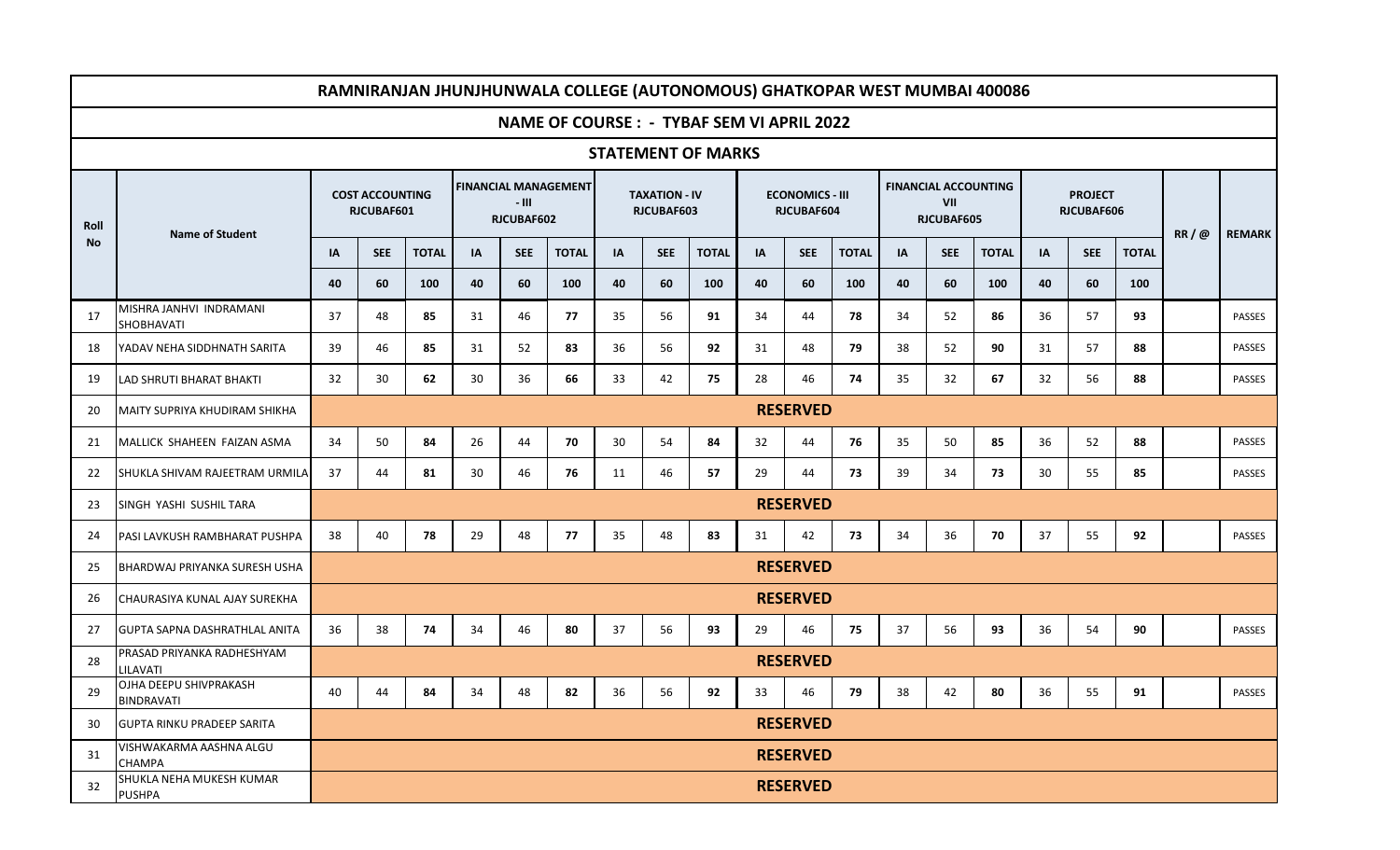|                           | RAMNIRANJAN JHUNJHUNWALA COLLEGE (AUTONOMOUS) GHATKOPAR WEST MUMBAI 400086 |                 |                                      |              |    |                     |                             |    |                                    |              |    |                                      |              |    |                   |                             |    |                              |              |      |               |
|---------------------------|----------------------------------------------------------------------------|-----------------|--------------------------------------|--------------|----|---------------------|-----------------------------|----|------------------------------------|--------------|----|--------------------------------------|--------------|----|-------------------|-----------------------------|----|------------------------------|--------------|------|---------------|
|                           | <b>NAME OF COURSE : - TYBAF SEM VI APRIL 2022</b>                          |                 |                                      |              |    |                     |                             |    |                                    |              |    |                                      |              |    |                   |                             |    |                              |              |      |               |
| <b>STATEMENT OF MARKS</b> |                                                                            |                 |                                      |              |    |                     |                             |    |                                    |              |    |                                      |              |    |                   |                             |    |                              |              |      |               |
| Roll                      |                                                                            |                 | <b>COST ACCOUNTING</b><br>RJCUBAF601 |              |    | - 111<br>RJCUBAF602 | <b>FINANCIAL MANAGEMENT</b> |    | <b>TAXATION - IV</b><br>RJCUBAF603 |              |    | <b>ECONOMICS - III</b><br>RJCUBAF604 |              |    | VII<br>RJCUBAF605 | <b>FINANCIAL ACCOUNTING</b> |    | <b>PROJECT</b><br>RJCUBAF606 |              | RR/@ | <b>REMARK</b> |
| No                        | <b>Name of Student</b>                                                     | IA              | <b>SEE</b>                           | <b>TOTAL</b> | IA | <b>SEE</b>          | <b>TOTAL</b>                | IA | <b>SEE</b>                         | <b>TOTAL</b> | IA | <b>SEE</b>                           | <b>TOTAL</b> | IA | <b>SEE</b>        | <b>TOTAL</b>                | IA | <b>SEE</b>                   | <b>TOTAL</b> |      |               |
|                           |                                                                            | 40              | 60                                   | 100          | 40 | 60                  | 100                         | 40 | 60                                 | 100          | 40 | 60                                   | 100          | 40 | 60                | 100                         | 40 | 60                           | 100          |      |               |
| 33                        | MAURYA RAVIKUMAR PAWARU<br><b>USHADEVI</b>                                 | <b>RESERVED</b> |                                      |              |    |                     |                             |    |                                    |              |    |                                      |              |    |                   |                             |    |                              |              |      |               |
| 34                        | PANDEY RIYA SANJAY KUSUM                                                   | 37              | 44                                   | 81           | 32 | 44                  | 76                          | 32 | 56                                 | 88           | 32 | 46                                   | 78           | 36 | 52                | 88                          | 38 | 57                           | 95           |      | <b>PASSES</b> |
| 35                        | <b>IGUPTA POOJA BABULAL LALITA</b>                                         | 35              | 22                                   | 57           | 27 | 44                  | 71                          | 30 | 52                                 | 82           | 33 | 38                                   | 71           | 37 | 32                | 69                          | 38 | 55                           | 93           |      | <b>PASSES</b> |
| 36                        | MOURYA HARIOM RAMBADAN<br>SANGEETA                                         | <b>RESERVED</b> |                                      |              |    |                     |                             |    |                                    |              |    |                                      |              |    |                   |                             |    |                              |              |      |               |
| 37                        | KANOJIYA MAYANK JAGATRAM<br>MADHU                                          | <b>RESERVED</b> |                                      |              |    |                     |                             |    |                                    |              |    |                                      |              |    |                   |                             |    |                              |              |      |               |
| 38                        | MISHRA VIDHI SUSHIL REKHA                                                  | 40              | 44                                   | 84           | 34 | 48                  | 82                          | 36 | 56                                 | 92           | 34 | 46                                   | 80           | 38 | 40                | 78                          | 36 | 55                           | 91           |      | <b>PASSES</b> |
| 39                        | SHUKLA AMBIKA SURESH POOJA                                                 | 37              | 38                                   | 75           | 34 | 52                  | 86                          | 37 | 52                                 | 89           | 34 | 50                                   | 84           | 29 | 50                | 79                          | 35 | 55                           | 90           |      | <b>PASSES</b> |
| 40                        | JAISWAL RITESH JAGDISH JAISWAL<br>KANTI JAISWAL                            |                 |                                      |              |    |                     |                             |    |                                    |              |    | <b>RESERVED</b>                      |              |    |                   |                             |    |                              |              |      |               |
| 41                        | SHARMA SEJAL RAJKUMAR SARITA                                               |                 |                                      |              |    |                     |                             |    |                                    |              |    | <b>RESERVED</b>                      |              |    |                   |                             |    |                              |              |      |               |
| 42                        | VERMA KAJOL JASWANT KUMAR<br><b>URMILA</b>                                 | 37              | 42                                   | 79           | 32 | 44                  | 76                          | 37 | 54                                 | 91           | 30 | 50                                   | 80           | 34 | 50                | 84                          | 30 | 52                           | 82           |      | <b>PASSES</b> |
| 43                        | THAKUR PRIYANKA VIJAY KUMAR<br><b>SHEELA DEVI</b>                          | 39              | 36                                   | 75           | 32 | 48                  | 80                          | 30 | 52                                 | 82           | 30 | 42                                   | 72           | 37 | 44                | 81                          | 32 | 55                           | 87           |      | <b>PASSES</b> |
| 44                        | VARMA SPARSH MATHURAPRASAD<br><b>SUJATA</b>                                |                 |                                      |              |    |                     |                             |    |                                    |              |    | <b>RESERVED</b>                      |              |    |                   |                             |    |                              |              |      |               |
| 45                        | MAURYA TINKLE RAMNATH KAILASHI                                             | 40              | 44                                   | 84           | 28 | 48                  | 76                          | 31 | 52                                 | 83           | 34 | 46                                   | 80           | 37 | 54                | 91                          | 29 | 50                           | 79           |      | PASSES        |
| 46                        | <b>GUPTA KOMAL SANTOSH GEETA</b>                                           | 37              | 40                                   | 77           | 38 | 44                  | 82                          | 33 | 48                                 | 81           | 30 | 36                                   | 66           | 37 | 46                | 83                          | 29 | 50                           | 79           |      | PASSES        |
| 47                        | PANDEY RUBY DIWAKAR ANJU                                                   | 38              | 40                                   | 78           | 38 | 42                  | 80                          | 33 | 48                                 | 81           | 28 | 36                                   | 64           | 37 | 48                | 85                          | 30 | 50                           | 80           |      | PASSES        |
| 48                        | <b>VAISHYA AYUSHI SUBHASH SUNITA</b>                                       |                 |                                      |              |    |                     |                             |    |                                    |              |    | <b>RESERVED</b>                      |              |    |                   |                             |    |                              |              |      |               |